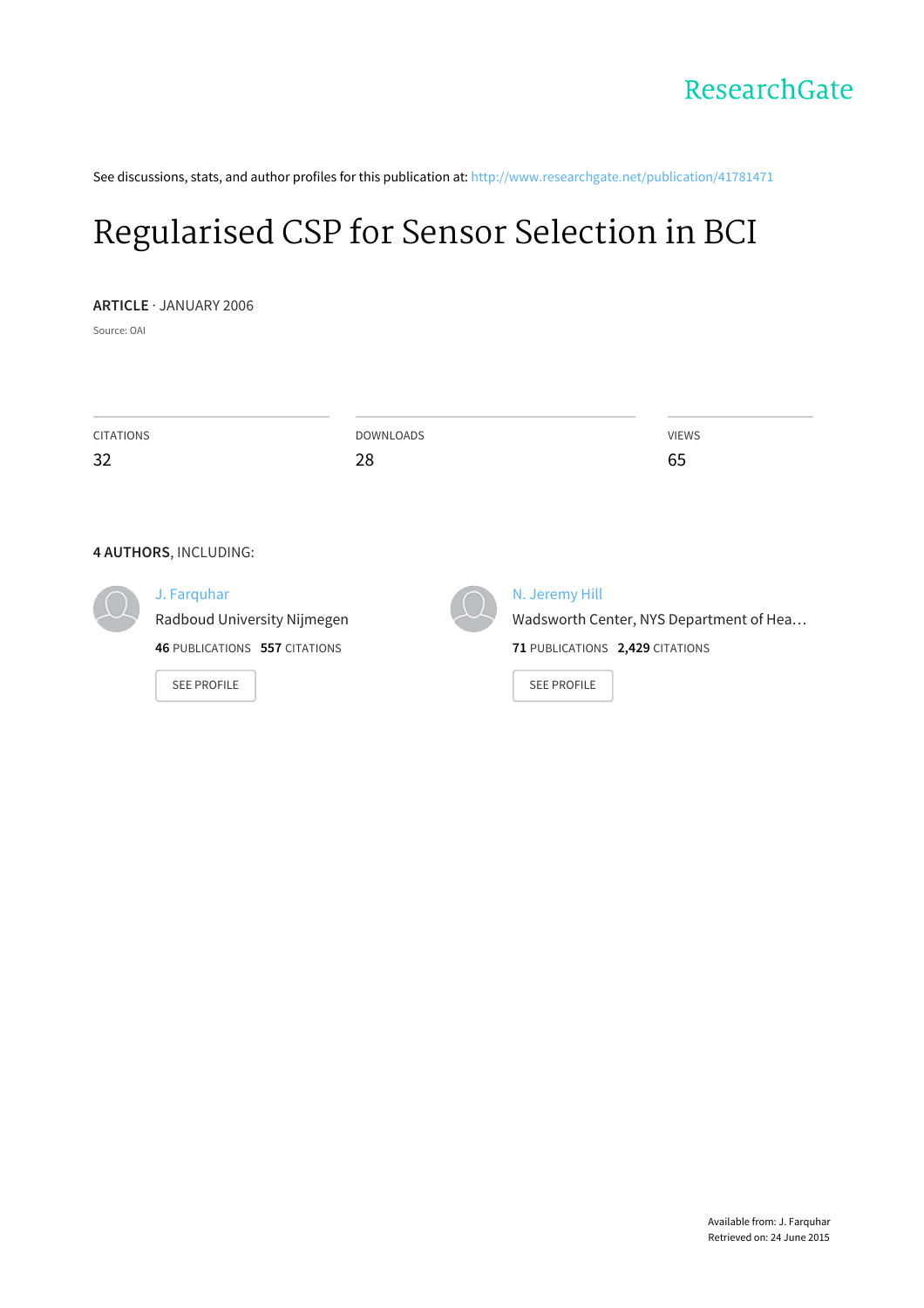## REGULARISED CSP FOR SENSOR SELECTION IN BCI

J. Farquhar, N. J. Hill, T. N. Lal, B. Schölkopf

Max Planck Institute for Biological Cybernetics, Tübingen, Germany e-mail: jdrf@tuebingen.mpg.de

SUMMARY: The Common Spatial Pattern (CSP) algorithm is a highly successful method for efficiently calculating spatial filters for brain signal classification. Spatial filtering can improve classification performance considerably, but demands that a large number of electrodes be mounted, which is inconvenient in day-to-day BCI usage. The CSP algorithm is also known for its tendency to overfit, i.e. to learn the noise in the training set rather than the signal. Both problems motivate an approach in which spatial filters are sparsified. We briefly sketch a reformulation of the problem which allows us to do this, using 1-norm regularisation. Focusing on the electrode selection issue, we present preliminary results on EEG data sets that suggest that effective spatial filters may be computed with as few as 10– 20 electrodes, hence offering the potential to simplify the practical realisation of BCI systems significantly.

#### INTRODUCTION

BCI data sets typically consist of multiple time-series that are highly correlated, particularly so when measured by EEG, since EEG signals suffer from a high degree of spatial blurring. When transduction is based on a nonlinear transformation of the time-series, such as one that extracts band-power for the detection of Event-Related Desynchronisation (ERD), a spatial filtering preprocessing stage that performs source separation before nonlinear feature extraction will often improve results (see for example [1]). This can be done by Independent Component Analysis, or in some cases by the computationally much cheaper Common Spatial Pattern (CSP) method [2] and related algorithms [3, 4, 5].

One practical problem with spatial filtering is that it typically requires a large number of electrodes to be applied, whereas in everyday clinical application it is desirable to have to apply only a few. An additional problem associated with the supervised CSP algorithm in particular is its tendency to overfit, leading to poor generalisation (for illustration and discussion of this effect see [1, 4, 5]). This is a particular problem when the number of electrodes is large, and when the number of available trials is small.

Both problems argue for an approach which can sparsify the spatial filters that one computes, i.e. to force them to be based on a small number of electrodes, and to trade this characteristic off against performance on the training data. The goal is twofold: firstly to identify (based on an initial setting with a full EEG cap) which electrodes should be attached in future sessions and which can be omitted; secondly to regularise the computation of spatial filters, leading to improved generalisation in cases where overfitting is a problem. Regularisation by sparsification is a common approach in machine learning, and was described in the context of a CSP-like algorithm by Dornhege et al. [5]. The latter authors apply regularisation in the domain of the temporal FIR filters used in their algorithm. Here we apply the same principle to the spatial filters themselves, focusing on the question: what is the tradeoff between number of electrodes and performance, within the CSP framework?

#### THE RCSP ALGORITHM

CSP operates on the covariance matrix  $\Sigma_T$  between the d channels, computed using all trials, and the classcovariance matrix  $\Sigma_c$  which is computed using only trials from a given class  $c$ . Each filter is a vector  $\bf{w}$ of length d, found by maximising the variance in one class whilst simultaneously minimising the variance in the other class(es). Equivalently, CSP can be seen as maximising the Rayleigh quotient which is the ratio of the variance of the filtered signal in class  $c$  to its variance overall. In addition to this criterion, we add a regularisation term incorporating a cost hyperparameter C. As is common in regularisation-by-sparsification approaches, our  $C$  is a penalty term on the L1-norm (i.e. the sum of the absolute values of the elements) of w. Our w is therefore found by solving the following unconstrained optimisation problem:

$$
\underset{\mathbf{w}}{\operatorname{argmax}} \ \frac{\mathbf{w}^{\top} \Sigma_c \mathbf{w}}{\mathbf{w}^{\top} \Sigma_T \mathbf{w}} - \frac{C |\mathbf{w}|_1}{\sqrt{d} |\mathbf{w}|_2}.
$$
 (1)

The first term is the Rayleigh quotient: optimising this alone (i.e. setting  $C = 0$ ) can be shown to be equivalent to solving the generalised eigenvalue problem  $\Sigma_c \mathbf{w} = \lambda \Sigma_T \mathbf{w}$ , which gives the ordinary CSP solution. We obtain a solution to (1) using the conjugate gradient method (see [6]). Once each filter is found, subsequent filters are found by  $\mathcal{E}_{\mathcal{E}}$  as follows:

$$
\Sigma_c \leftarrow \Sigma_c \left( I - \frac{\mathbf{w}^\top \mathbf{w} \Sigma_T}{\mathbf{w}^\top \Sigma_T \mathbf{w}} \right),\tag{2}
$$

and then iterating the procedure. If  $C$  is set to 0, (1) and (2) together recover the ordinary CSP decomposition in full. With  $C > 0$ , we call the algorithm